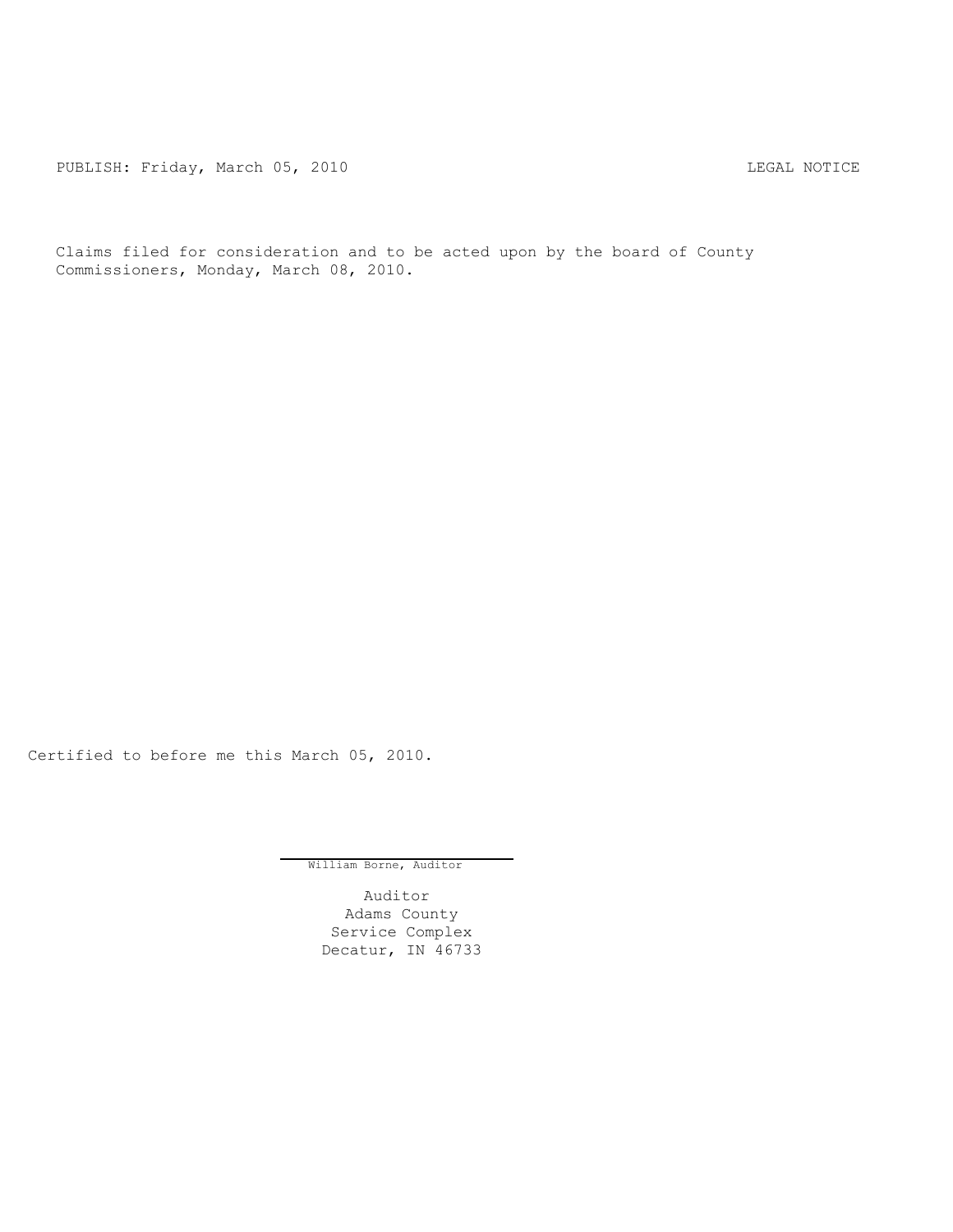

## **Claims Docket for Newspaper Adams County, Indiana**

## For Period: **1/26/2010** to **2/16/2010**

*313 W. Jefferson St. Decatur, IN 46733 (219) 724-2600*

## Date Claims to be Paid: **3/8/2010**

| <b>Vendor</b>                                   | Amount    | <b>Vendor</b>                             | Amount    |
|-------------------------------------------------|-----------|-------------------------------------------|-----------|
| Adams County 4-H Clubs                          | 13,500.00 | <b>Adams County Auto Supply</b>           | 429.31    |
| Adams Memorial Hospital                         | 31,870.27 | Adams County Solid Waste                  | 18.78     |
| <b>Adams County Treasurer</b>                   | 60.70     | <b>AIT Laboratories</b>                   | 720.00    |
| Indiana Michigan Power                          | 9,356.16  | Appraisal Research Corpor                 | 4,425.00  |
| Arnold Lumber Company                           | 10.10     | Berne Tri-Weekly News                     | 128.16    |
| Hoosier Blue Flame                              | 71.50     | Bowers, Charles                           | 2,333.33  |
| Chet's Pest Control                             | 30.00     | Cintas Location #338                      | 92.12     |
| City Of Decatur                                 | 4,222.92  | Decatur True Value                        | 77.35     |
| <b>Complete Printing Service</b>                | 583.00    | Courtesy Ford, Inc.                       | 35.96     |
| Craigville Telephone Comp                       | 119.60    | Sigworth, Darrell W.                      | 12.32     |
| Decatur Daily Democrat                          | 539.93    | Douglas L. Bauman                         | 50.00     |
| Kiess, Duane A.                                 | 50.00     | Edris, Brown, Johnson, Antrim, & Brown-St | 1,542.81  |
| <b>Emergency Radio Service</b>                  | 908.00    | Erie Haven                                | 47.00     |
| Fort Wayne Newspapers, In                       | 91.00     | Geneva Police Department                  | 36.00     |
| Gordon Food Service                             | 5,340.35  | Drake, Gregory L.                         | 60.00     |
| Grimm's Auto                                    | 36.20     | Haywood Printing Company                  | 190.51    |
| Hilty Engine Service                            | 51.23     | Imaging Office Systems, I                 | 260.65    |
| Ind. Assoc. Of Building O                       | 40.00     | Ind. Assoc. Of Co. Counci                 | 140.00    |
| Indiana Stamp Company                           | 68.87     | Indiana State Coroners As                 | 450.00    |
| Indiana State Police Trai                       | 143.00    | Indiana University                        | 40.00     |
| Innovative Concepts                             | 37.91     | Janitors Supply Company                   | 144.05    |
| Czaja, Joseph Md                                | 800.00    | K-Mart                                    | 262.33    |
| Lehman Feed Mill                                | 103.60    | Gresla, Mark S. Md                        | 420.25    |
| Meshberger Brothers Stone                       | 4,526.93  | Minds Eye Graphics                        | 987.40    |
| Moser Motor Sales, Inc.                         | 51.39     | Park Center, Inc.                         | 5.00      |
| Portland Motor Parts, Inc                       | 4.30      | Smith, Ralph, Jr.                         | 115.72    |
| McIntosh, Rhonda L.                             | 15.81     | Bollenbacher, Rodney G.                   | 50.00     |
| Thompson, Roger                                 | 60.00     | Smitley, Ronnie L.                        | 50.00     |
| Roto-Rooter                                     | 90.00     | <b>Safety Systems</b>                     | 457.34    |
| Selking International                           | 153.68    | Shell Fleet Plus                          | 18.05     |
| St. Joseph Hospital Labor                       | 866.50    | Smith, Teryl R.                           | 194.00    |
| Print Shop                                      | 3,990.17  | Top Supply Company                        | 92.17     |
| U.S. Postmaster                                 | 15,024.00 | Underground Pipe & Valve,                 | 1,425.88  |
| Wal-Mart / GEMB                                 | 199.33    | Welder Services, Inc.                     | 45.72     |
| West Payment Center                             | 1,581.00  | Witham Toxicology Laboratory              | 1,700.00  |
| D & D Auto Repair                               | 510.04    | Burry, Herman, Miller, Brown              | 11,319.20 |
| Swiss City Veterinary                           | 155.00    | National Serv-All                         | 105.07    |
| CenturyLink                                     | 6,937.39  | Imi Irving Material, Inc.                 | 247.32    |
| J. L. Manufacturing & Fab.                      | 180.00    | Rudd Equipment                            | 226.58    |
| Paul Norr                                       | 50.00     | Zep Manufacturing Company                 | 271.81    |
| Judith E. Affolder                              | 408.74    | Tom Magnan                                | 56.99     |
| Thyssenkrupp Elevators                          | 315.00    | Purdue University                         | 498.08    |
| Scott Wagner, Md                                | 800.00    | Bank Of Geneva                            | 9.00      |
| Waste Management                                | 185.58    | Bixler Insurance, Inc.                    | 375.00    |
| Ann Stout                                       | 5.05      | <b>Energy Products</b>                    | 163.74    |
|                                                 | 488.70    | B & K Hydraulics                          | 92.40     |
| Don Myers Plumbing<br>Jackson Oil & Solvents, I |           | Indiana Recorders Associa                 |           |
|                                                 | 916.30    |                                           | 443.54    |
| Bob's Locksmith Shop                            | 183.75    | James H. Drew Corporation                 | 3,977.70  |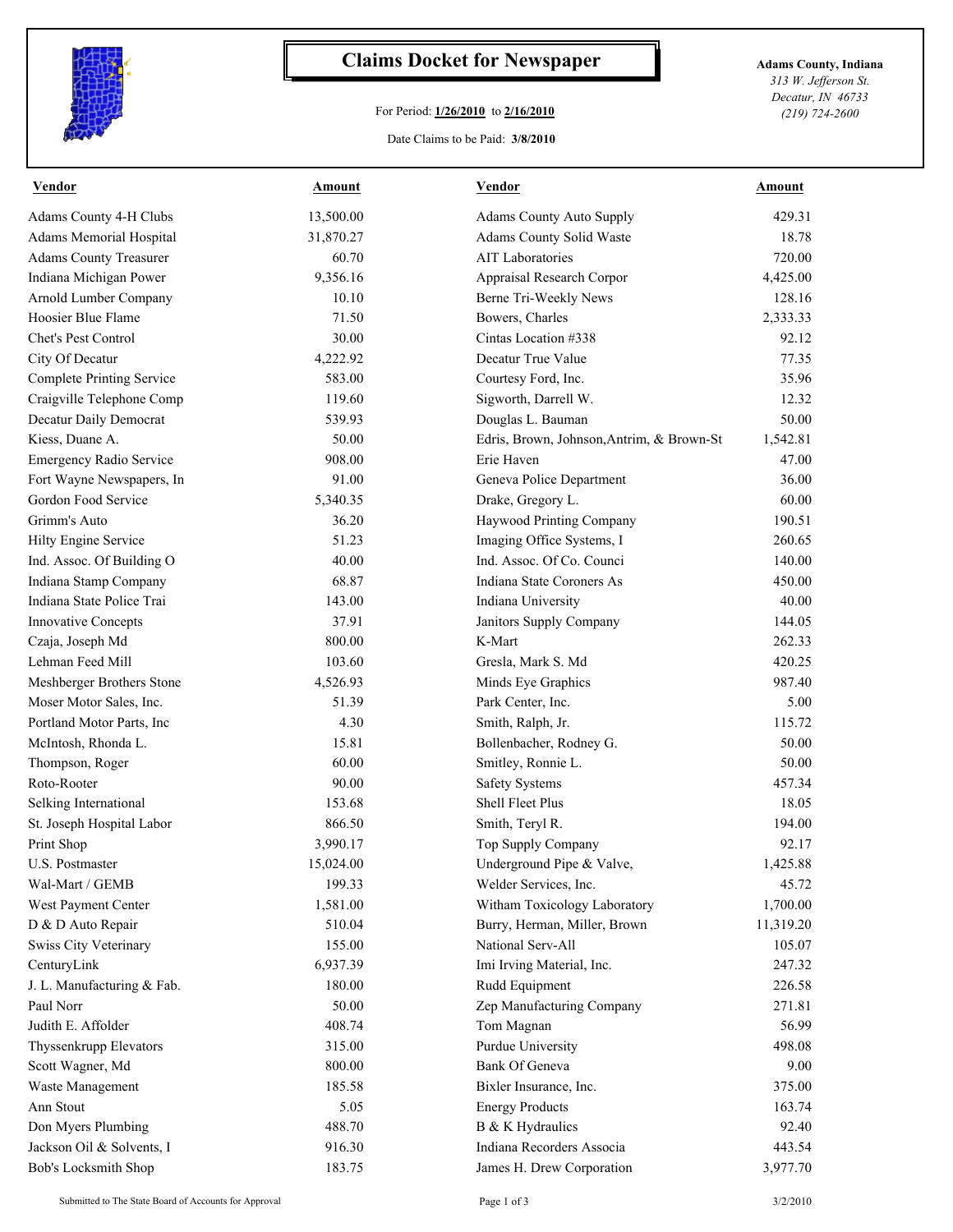| Dr. Michael Ainsworth                 | 140.00     | Chad W. Sprunger                      | 915.61     |
|---------------------------------------|------------|---------------------------------------|------------|
| Public Agency Training Co             | 1,990.00   | Zurcher Tire, Inc.                    | 681.26     |
| <b>Bellmont High School</b>           | 87.50      | Hull Brothers, Inc.                   | 1,171.26   |
| Tom Magnan/Special Needs              | 125.29     | Kristina Buckner                      | 13.20      |
| Indiana Dept. Of Workforc             | 1,088.00   | <b>Charles Tooley</b>                 | 60.00      |
| Luann Rehm                            | 4.73       | Benicomp, Inc                         | 104,748.27 |
| Emil W. Meyer                         | 60.00      | Harvest Land Co-op                    | 25,879.53  |
| Wal-Mart                              | 121.51     | Adams County Truck Repair             | 295.24     |
| Advanced Imaging Solutions, Inc.      | 89.31      | Impac                                 | 300.00     |
| <b>Fastenal Company</b>               | 6.70       | Adams County Sheriff                  | 194.00     |
| Waymire A. P. S., Inc.                | 39.50      | Indiana County Surveyor's Association | 25.00      |
| Harvest Land Co-op                    | 158.28     | Adams County 4-H Council              | 16,200.00  |
| VoMac Trucks Sales & Service          | 318.84     | Michael G. Werling                    | 360.00     |
| Southeastern Equipment Company        | 60,350.00  | William Thomas                        | 20.00      |
| Connie Ellenberger                    | 32.56      | Troyer's                              | 2,814.20   |
| Purdue University                     | 65.00      | Randy Colclasure                      | 50.00      |
| S & S Worldwide                       | 71.19      | American Express                      | 2,000.44   |
| Indiana Prosecuting Attorneys Council | 80.00      | Kimberly A. Jackson                   | 3,044.79   |
| McKesson Medical - Surgical           | 428.90     | Human Relations Media                 | 444.35     |
| International Code Council, Inc.      | 100.00     | Law Enforcement Systems, Inc.         | 248.75     |
| Bi-County Services, Inc               | 3,276.00   | Joseph M. Johnson, III                | 179.99     |
| Pramod K. Carpenter, MD               | 800.00     | <b>Adams County Bar Association</b>   | 2,586.00   |
| Hansen Fitness                        | 201.38     | Kevin Burkhalter                      | 50.00      |
| Alpine Falls, Inc.                    | 160.71     | William Borne                         | 215.58     |
| Forms Management Group, Inc.          | 441.57     | Deborah A. Schantz                    | 233.00     |
| Verizon Wireless                      | 65.06      | <b>Stationair's Express</b>           | 628.99     |
| SunGard Public Secctor                | 20,224.94  | <b>ATCO</b> International             | 67.00      |
| Matrix Integration                    | 5,868.00   | Moore Medical Corporation             | 1,118.26   |
| Ian M. Gilbert                        | 90.00      | Habegger's Ace Lumber #4488           | 30.99      |
| Schwartz Blacksmith, LLC              | 78.85      | Personal Touch Specialities & Gifts   | 181.70     |
| <b>Ron Stevens</b>                    | 20.00      | Cochran Distributing                  | 150.00     |
| <b>Triangle Design</b>                | 15,574.55  | Microvote General Corporation         | 9,500.00   |
| <b>First National Bank</b>            | 54.08      | Alan Baumgartner                      | 89.60      |
| A. Rifkin Company                     | 31.77      | Cintas Location #G64                  | 844.96     |
| Marco Developments, LLC               | 376.51     | Farm Plan                             | 263.25     |
| LBH Chemical & Industrial             | 577.70     | Fort Wayne Medical Laboratory         | 140.00     |
| Mediacom                              | 739.35     | Jeremy Wetter                         | 29.97      |
| Gayla Reinhart                        | 1,005.04   | Richard F. Thompson                   | 77.22      |
| <b>IKON Office Solutions</b>          | 3,590.09   | Office Depot                          | 89.70      |
| Commonwealth Engineers, Inc.          | 3,600.00   | Employers Security Ins. Co.           | 4,411.48   |
| Decatur Ace Hardware                  | 415.77     | Verizon North                         | 155.48     |
| Allen County Treasurer                | 1,075.00   | Havel                                 | 8,976.00   |
| First Response                        | 233.97     | Moss                                  | 5,576.50   |
| Shruti A. Shukla, MD                  | 800.00     | Dex                                   | 144.00     |
| O'Reilly Auto Parts                   | 275.44     | Centurylink Communications            | 94.14      |
| Global Gov't/Ed                       | 15,416.24  | Brenda Alexander                      | 55.60      |
| Paperless Business Solutions, LLC     | 250.00     | Community Markets, Inc.               | 13.98      |
| <b>Central Customer Charges</b>       | 1,085.22   | Jodi Hirschy                          | 27.02      |
| Treasurer, State of Indiana           | 217.80     | Kristy N Stuckey                      | 11.60      |
| Pro Tech Monitoring, Inc.             | 8,182.25   | Courtesy Ford                         | 38.96      |
| Moore Wallace                         | 307.12     | Sprint                                | 811.61     |
| Purdue University Collection Office   | 100.00     | Confirmdelivery.com                   | 465.54     |
| Ag Plus                               | 419.93     | JSO Technology, LLC                   | 1,000.00   |
| The Cellular Connection               | 89.97      | Monica Allmon                         | 19.73      |
| <b>NCTI</b>                           | 742.14     | Gema Aparicio Translation Services    | 185.00     |
| Star Insurance Agency                 | 130,971.00 | Spanicus, LLC                         | 375.00     |
| Industrial Diesel Products, Inc.      | 118.00     | Suette Miller                         | 5.05       |